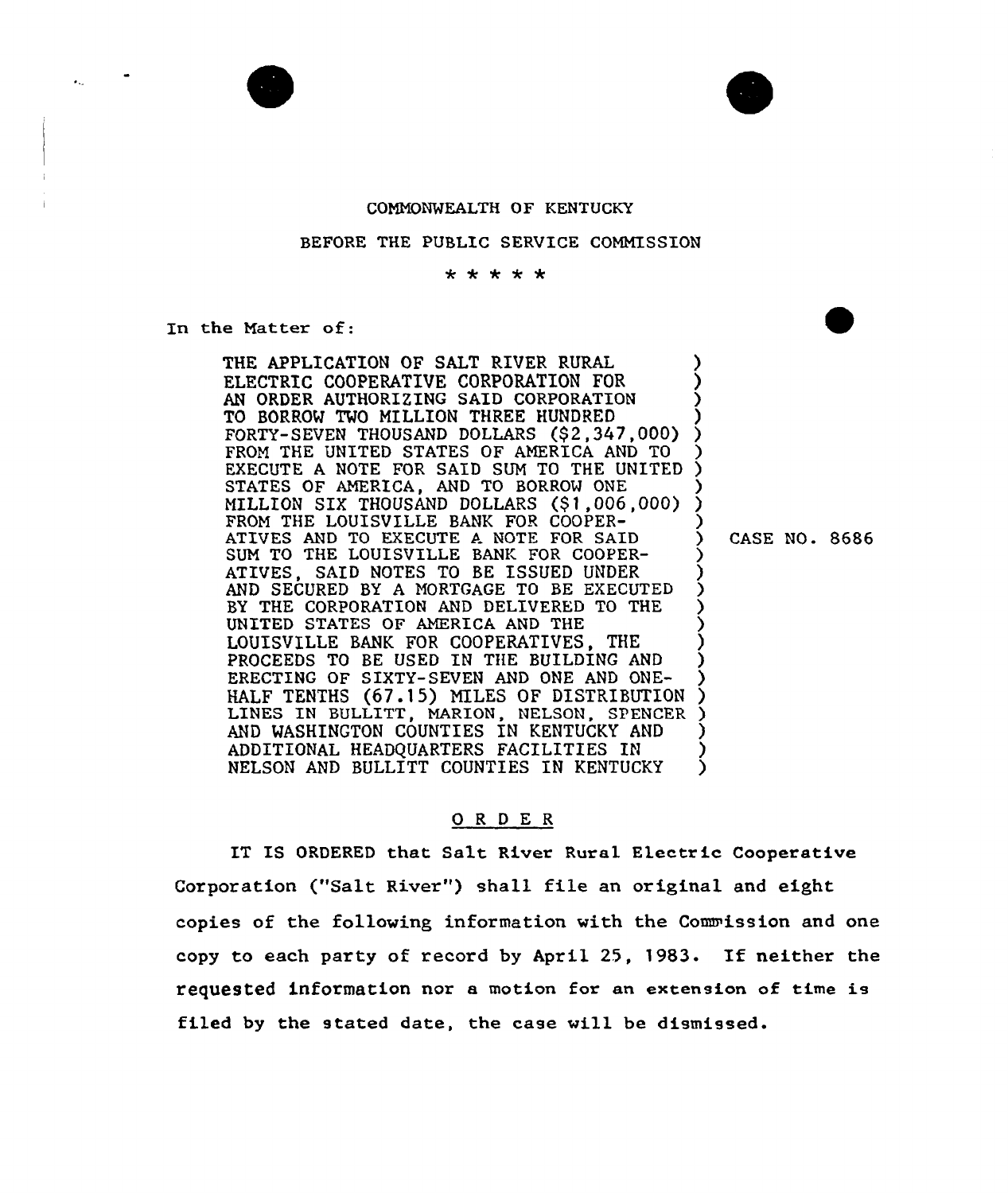Salt River shall furnish with each response the name of the witness wha will be available to respond to questions concerning the area of information requested if the Commission should decide to hold a public hearing on the application.

1. An estimated statement of operations of the twelve month period after the proposed facilities are completed. Explain all underlying assumptions and calculations used in the projections and submit all workpapers used in determining the analysis.

2. Copies af trust deeds or mortgages, if any, unless they have already been filed with the Commission, in which case reference should be made, by style and case number to the proceeding in which the trust deeds or mortgages have been filed.

3. Do you foresee or anticipate that this additional indebtedness will necessitate an increase in your rates2

4. provide an amortization schedule af the prapased plan.

5. Provide details af any studies performed to determine whether these borrowings will necessitate an increase in your rates.

6. Furnish copies of REA Form 740C which show cost estimates of work to be performed with the funds from these borrowings.

7. Will Salt River be required to purchase any capital term certificates from the Louisville Bank for Cooperatives ("LSC") if the loan is granted by LBC2

8. Mhat will be the rate of interest and the time length of the LBC loan2

 $-2-$